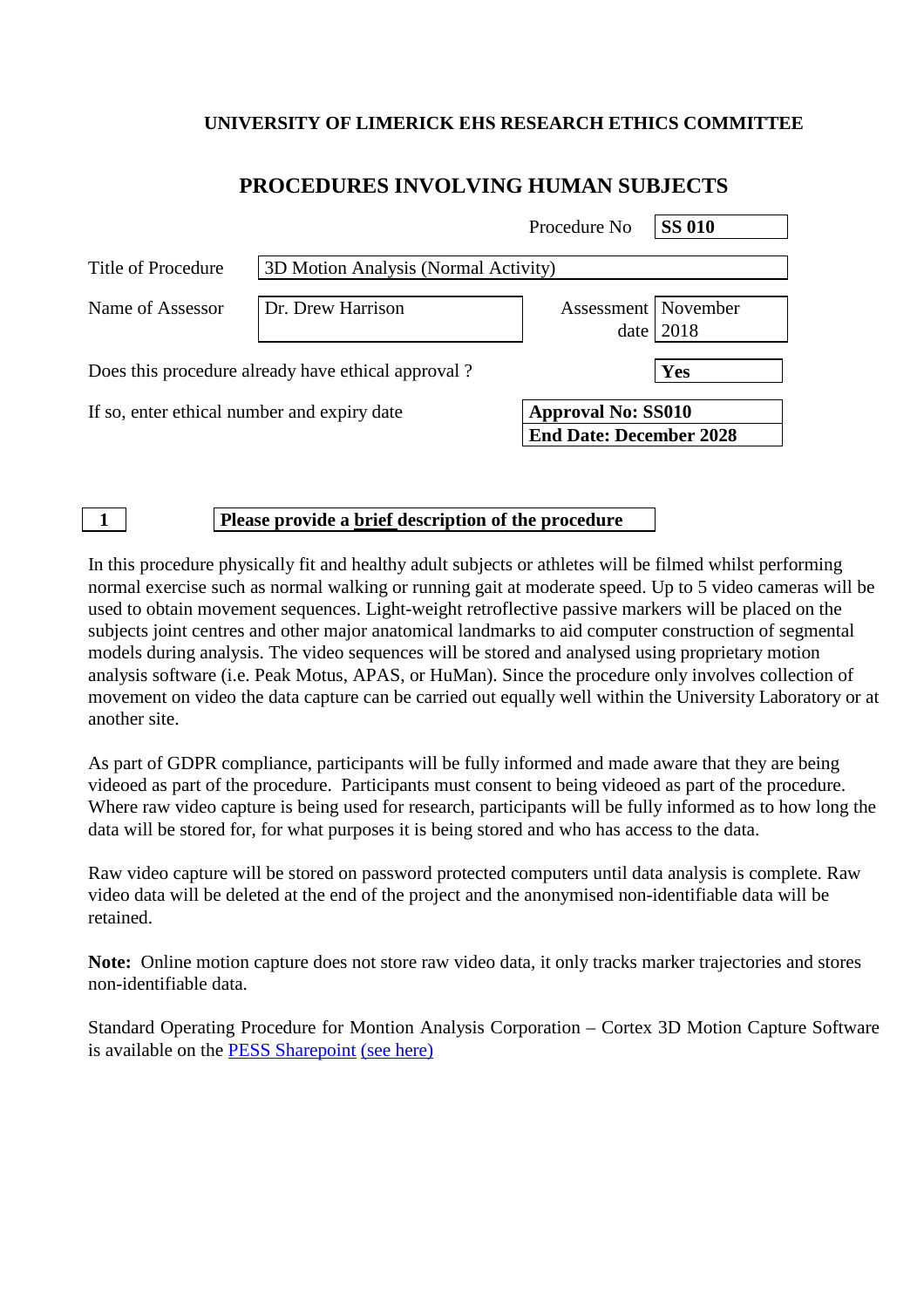

In some trials, subjects may be required to wear exercise clothing or swimming costumes so that anatomical landmarks can be easily identified and marked with retroflective markers or tape.

A third party, preferably of the same sex as the subject, will be present during periods of physical contact between experimenter and subject.

Raw video data can identify a participant. As part of GDPR compliance, participants will be fully informed and made aware that they are being videoed as part of the procedure. Participants must consent to being videoed as part of the procedure. Where raw video capture is being used for research, participants will be fully informed as to how long the data will be stored for, for what purposes it is being stored and who has access to the data.

Raw video capture will be stored on password protected computers until data analysis is complete. Raw video data will be deleted at the end of the project and the anonymised non-identifiable data will be retained.

**Note:** Online motion capture does not store raw video data, it only tracks marker trajectories and stores non-identifiable data.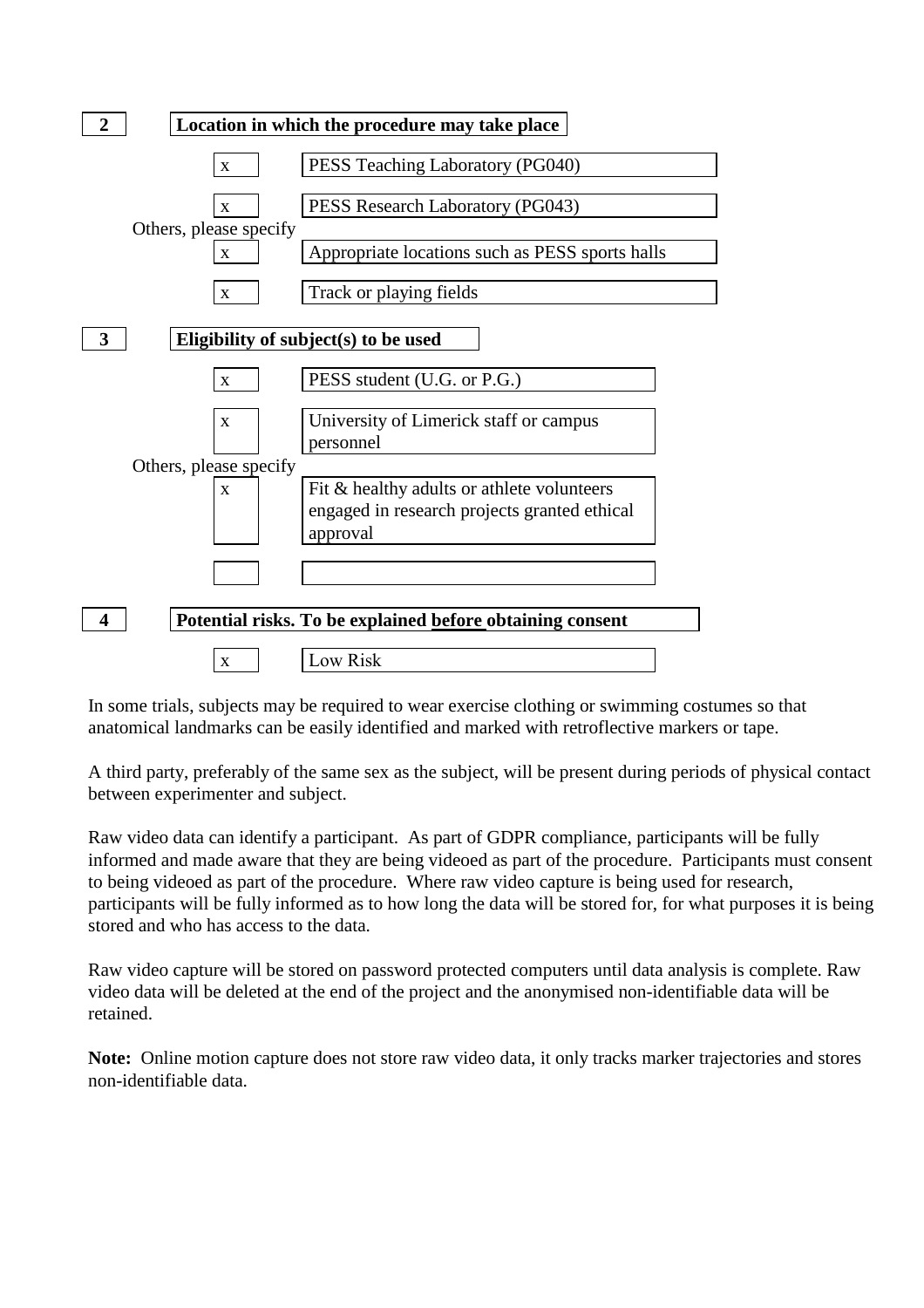#### **5 Action to be taken in the event of a foreseeable emergency**

The procedure will be terminated if the volunteer shows any sign of distress.

Standard first aid procedures may be required depending on the severity of the situation. The following standard procedure should be followed in the event of an incident occurring in the PESS building / UL Facility:

- 1. Stop the procedure. Position the subject to prevent self-injury.
- 2. If appropriate, raise the subject's lower limbs to improve blood flow. Should the subject fail to respond summon help immediately.
- 3. Check vital signs airways, breathing and circulation (ABC)
- 4. If required attempt CPR as soon as possible.
- 5. Requesting Help: Emergency Contact telephone numbers are listed on laboratory door:
	- During normal working hours 9am-5pm, use lab phone to contact the Student Health Centre on **061-20**2534
	- Outside of normal working hours, or if the Student Health Centre number is engaged/busy, use the laboratory phone to dial 3333 for UL security personnel who will then contact the ambulance service. If in PESS, contact one of the PESS First Aiders – names are listed on the PESS laboratory door.
- 6. When contacting the above clearly state: Location, Building, Room Number, Nature of Incident/Accident and provide a contact number.
- 7. Complete the UL 'Accident & Emergency' form (completed by the investigator, not the volunteer). Forms available on UL HR website: <https://www.ul.ie/hr/hr-policies-procedures-and-forms-z>

If an emergency or incident occurs offsite, follow the local procedures for dealing with such an event. **Ensure you are aware of the offsite local safety procedures in the event of a foreseeable emergency.**